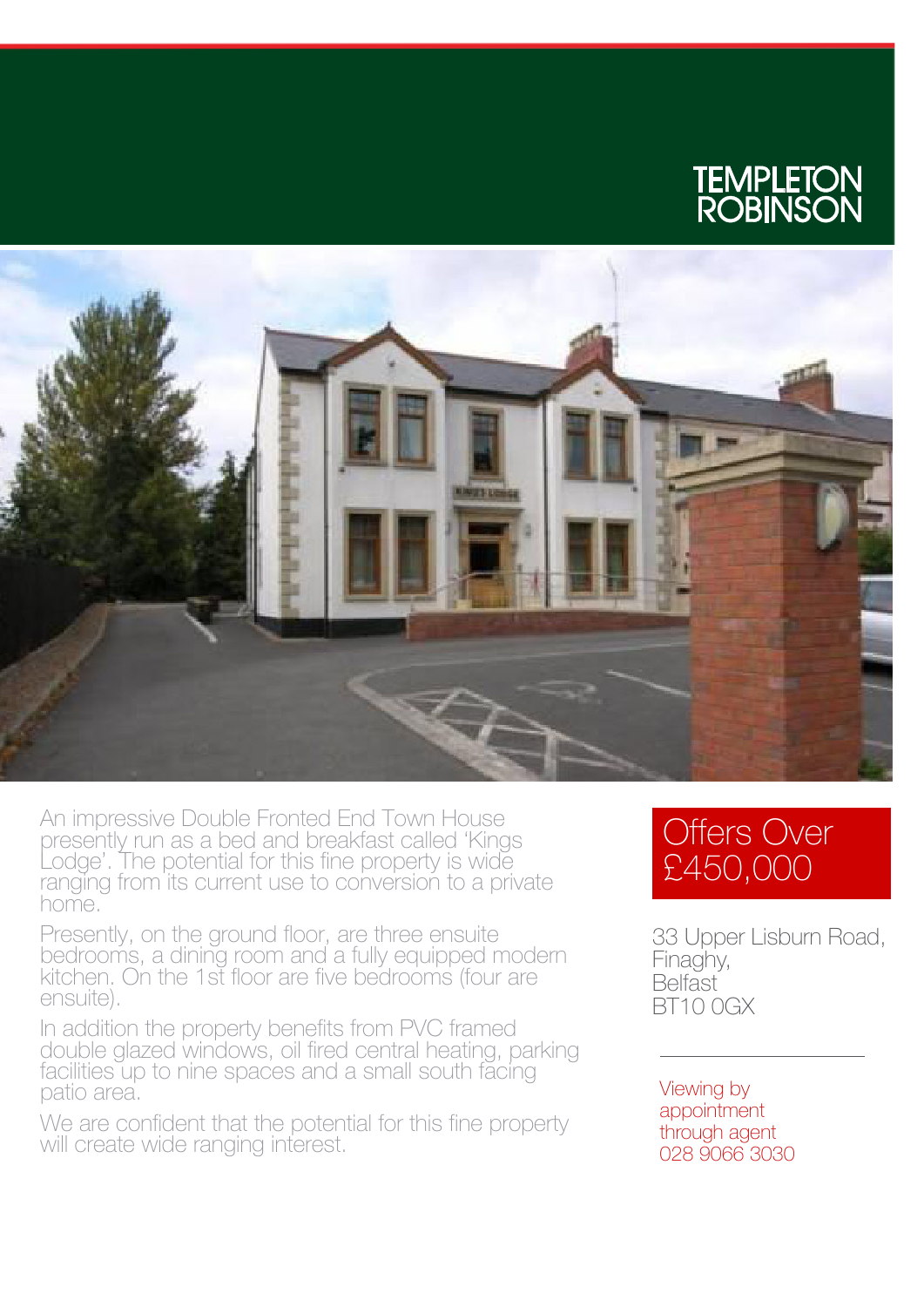- · Excellent Double Fronted and Terrace Presently Run as Bed and Breakfast
- · Huge Potential for a Variety of uses including Conversion To Family Home
- Ground Floor Accommodation Presently 3 Ensuite Bedrooms, Dining Room and Kitchen
- First Floor Accommodation Potentially 5 Bedrooms (4 Ensuite)
- Parking Outside (9 Spaces)
- Side Paved Patio Area
- Fully Equipped Modern Kitchen
- Ground Floor WC Facility
- PVC Framed Double Glazed Windows
- Beamed Vacuum System

The Property Comprises:

Ground Floor

ENTRANCE HALL:

BEDROOM: 13' 8" x 8' 12" (4.16m x 2.74m)

ENSUITE BATHROOM: Jacuzzi style bath unit with power shower, pedestal wash hand basin, low flush wc, heated towel rail style radiator, fully tilled walls, ceramic tiled floor, low voltage spotlights, extractor fan.

BEDROOM: 13' 7" x 11' 1" (4.15m x 3.39m)

ENSUITE SHOWER ROOM: Shower cubicle, power shower, low flush wc, wash hand basin, fully tiled walls, ceramic tiled floor, heated towel rail style radiator, low voltage spotlights, extractor fan.

DOWNSTAIRS WC: Low flush wc, fully tiled walls, ceramic tiled floor. low voltage spotlights, extractor fan.

DINING ROOM: 21' 8" x 15' 1" (6.6m x 4.6m) Builtin seating area, fresh air extractor system, external door to outside seating area.

EXCELLENT KITCHEN FACILITY: 12' 6" x 9' 6" (3.8m x 2.9m) Fully equipped modern kitchen. First Floor

BEDROOM (4): 14' 8" x 13' 9" (4.46m x 4.2m)

ENSUITE BATHROOM: Panelled bath, wash hand basin, low flush wc.

BEDROOM (5): 15' 5" x 13' 9" (4.7m x 4.2m)

ENSUITE SHOWER ROOM: Shower cubicle with shower unit, power shower, low flush wc, wash hand basin, fully tiled walls.

BEDROOM (6): 10' 6" x 10' 2" (3.2m x 3.1m)

ENSUITE SHOWER ROOM:

BEDROOM (7): 9' 11" x 9' 7" (3.02m x 2.91m)

BEDROOM (8): 9' 10" x 9' 10" (3m x 3m)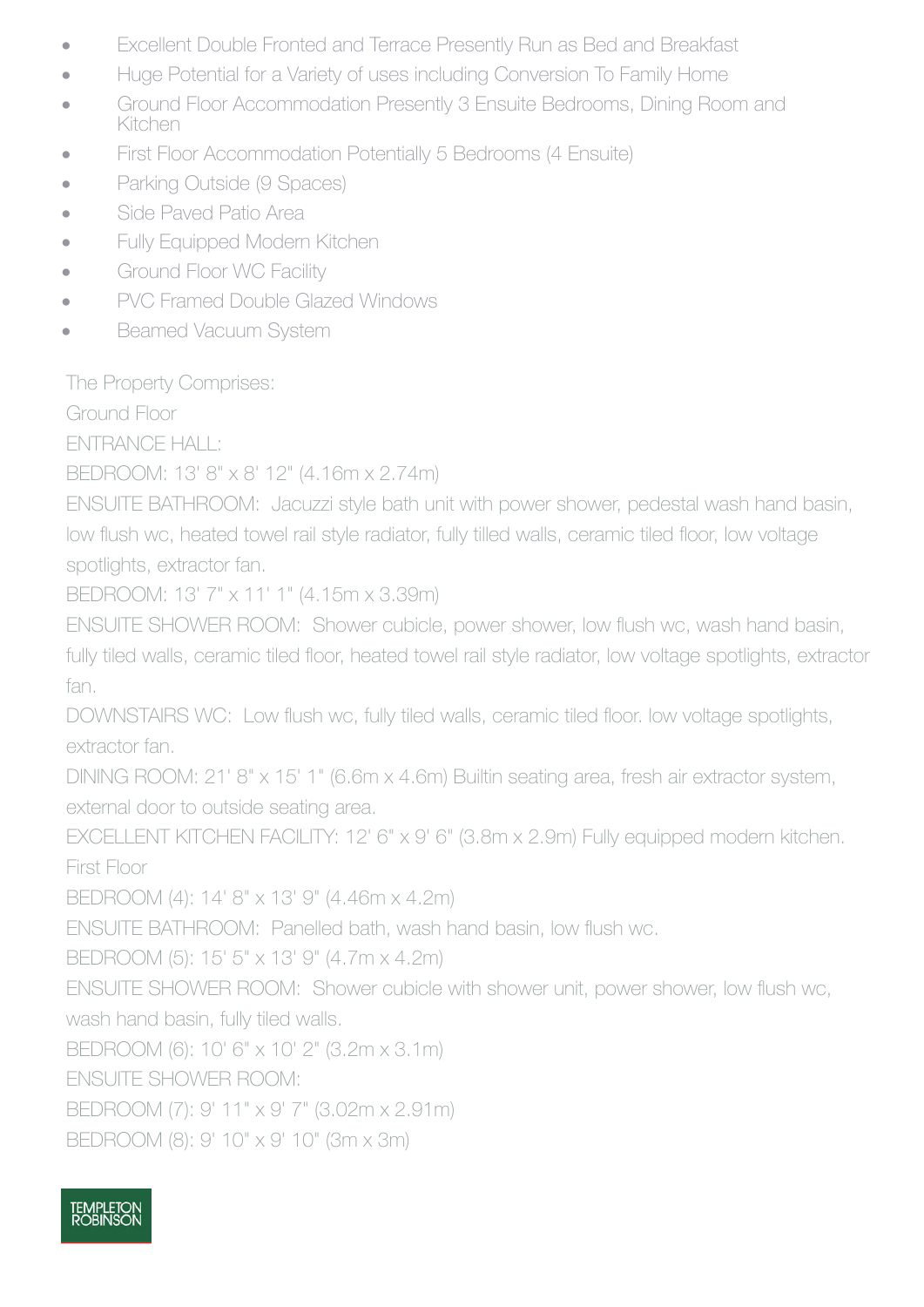







Telephone 028 9066 3030 www.templetonrobinson.com